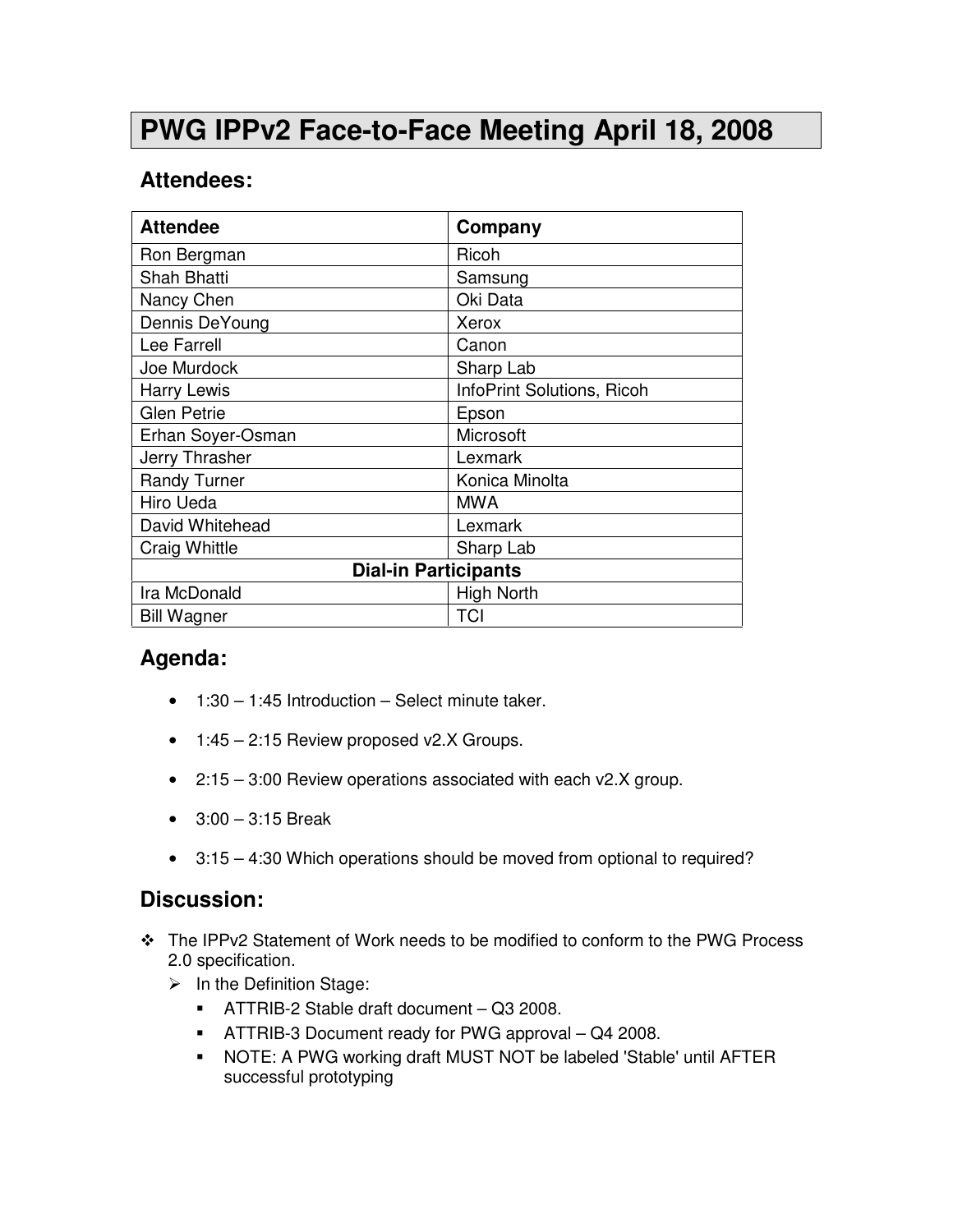- The prefix ATTRIB means Attribute but we're only standardizing IPP operations (and perhaps a few important attributes). A more appropriate prefix would be OPER.
- > In the Implementation Stage:
	- **PROT-1 Prototype implementations. Q2 2009**
	- NOTE: A PWG working draft MUST NOT enter PWG Last Call and subsequent PWG Formal Approval until AFTER successful prototyping.
- \* Three separate specs should be produced; otherwise, it will be difficult to show evidence of prototyping of all three levels:
	- > IPP/2.0 Basic Workgroup Printer
	- > IPP/2.1 Enterprise Printer/Print Server
	- > IPP/2.2 Production Printer
- $\div$  Ira and Jerry volunteered to be editors
- $\div$  IPP 1.1 implementations that support the new media names can claim IPPv2 compliance
- ❖ IPPv2 conformance proposal my Michael Sweet reviewed.
	- $\ge 2.0$  = workgroup printer, 2911 + 5100.1 + 5100.2 + 5101.1
	- $\ge 2.1$  = workgroup print server, 2.0 + 3380 + 3381 + 3382 + 3995 + 3996 + 3998 + 5100.7
	- $\ge 2.2$  = production print server, 2.1 + 5100.3 + 5100.5 + 5100.6 + 5100.8
- Finishing attributes ("finishings" extensions) are conditionally mandatory
	- > IPPv2.2 moves to production printing environment
- Many printer vendors have already implemented portions of the IPPv2.x proposed specifications. How many vendors will advertise their support for newer versions of IPPv2.x?
- Apple, other Linux distributions, and Novell have requested this work (not present at meeting).
- $\cdot$  Justification: It's not a big effort; therefore, the work will be pushed through quickly
	- > Stakeholders like Apple and Novell should discuss / propose optional vs. required attributes.
- The optional vs. required operations (mostly optional) were presented by Ron (ftp://anonymous:user%40host.com@ftp.pwg.org/pub/pwg/ipp/ippv2-info/IPP-COMMANDS.pdf)
	- > No new operations were introduced (just attributes will be added to IPPv2)
	- > Desirable to get input from companies for "essential" vs. "useful" vs. "not necessary" operations (Ron sent out a spreadsheet for input)
- Linux Foundation (LSD) community has standardized on CUPS (v3.2 convenience functions) for their distributions. Future versions will add other IPP operations.
- Proposal: have Michael Sweet specify what is needed for IPPv2 operations. Vendors can then look into what is supported.
	- > Difficult for many vendors like InfoPrint to look for all their IPP implementations for see what is supported
- $\cdot$  An estimated 90 95% of the printing community is using LPR / PORT 9100.